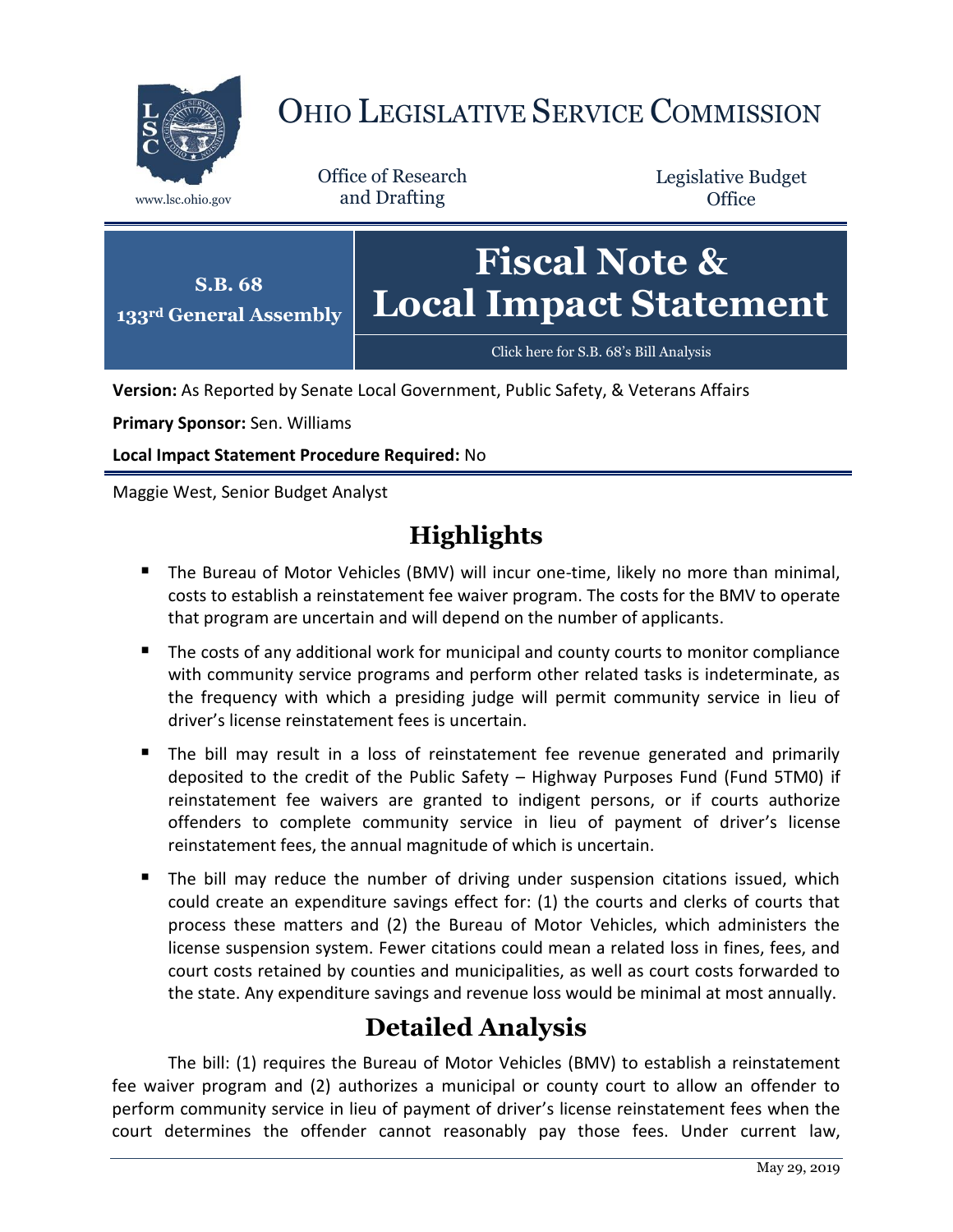reinstatement fees are required in order to reinstate the driver's license of an offender under a license suspension; however, the court may establish an installment payment plan or payment extension plan for an offender who cannot pay those fees. From a fiscal perspective, the bill may result in: (1) a workload increase for courts that exercise this authority, (2) an indeterminate decrease in license reinstatement fee revenue, and (3) a reduction in fine revenue and court costs related to driving under suspension citations.

### **Bureau of Motor Vehicles**

The BMV will incur one-time, likely no more than minimal, costs to establish a fee waiver program for indigent persons to apply for and receive a waiver of all reinstatement fees. According to the Department of Public Safety, the bill's fee waiver program would likely be modeled, at least in part, after the Reinstatement Fee Amnesty Initiative enacted by H.B. 336 of the 132<sup>nd</sup> General Assembly that is in effect from January 31, 2019 until July 31, 2019. The cost for the BMV to process applications, including making determinations as to whether or not the person is indigent based on the bill's definition, will depend on the number of people who submit applications for the fee waiver.

## **County and municipal court workloads**

To the extent that a given court chooses to utilize its authority to grant community service, the court may experience some increase in administrative costs, as court personnel will need to monitor compliance, establish service plans, process paperwork, and perform other related tasks. Considering this option would be exercised at the discretion of the presiding judge, the frequency with which community service requests would be granted is likely to vary from jurisdiction to jurisdiction. Presumably, this would be dependent on the circumstances of a case and the court's ability to absorb the increase in workload.

## **Revenue loss**

#### **License reinstatement fees**

The bill could have a negative, but indeterminate, fiscal impact on the state due to a decrease in the amount of license reinstatement fee revenue collected annually, as an unknown number of offenders may be eligible for and subsequently granted a fee waiver or community service in lieu of payment. In addition to the number of requests granted, the magnitude of any loss experienced would also depend on the fee amount associated with the suspension for which community service was granted in lieu of payment. A precise estimate is problematic to calculate, as an unknown number of requests granted may involve offenders who would have not otherwise paid the reinstatement fee. Reinstatement fees range from \$15 to \$650 depending on the type of suspension. These fees are generally deposited into the state treasury to the credit of the Public Safety – Highway Purposes Fund (Fund 5TM0). $^1$ 

In Ohio, the most common type of suspension relates to noncompliance, or failure to show proof of insurance at a traffic stop or accident, which accounted for 1,291,905, or nearly 39%, of the total number (3,293,740) of statewide suspensions in calendar year 2017. The

 $\overline{a}$ 

 $<sup>1</sup>$  In addition to a contribution to Fund 5TM0, the reinstatement fee for certain license suspensions may</sup> be distributed to other funds as required by statute.